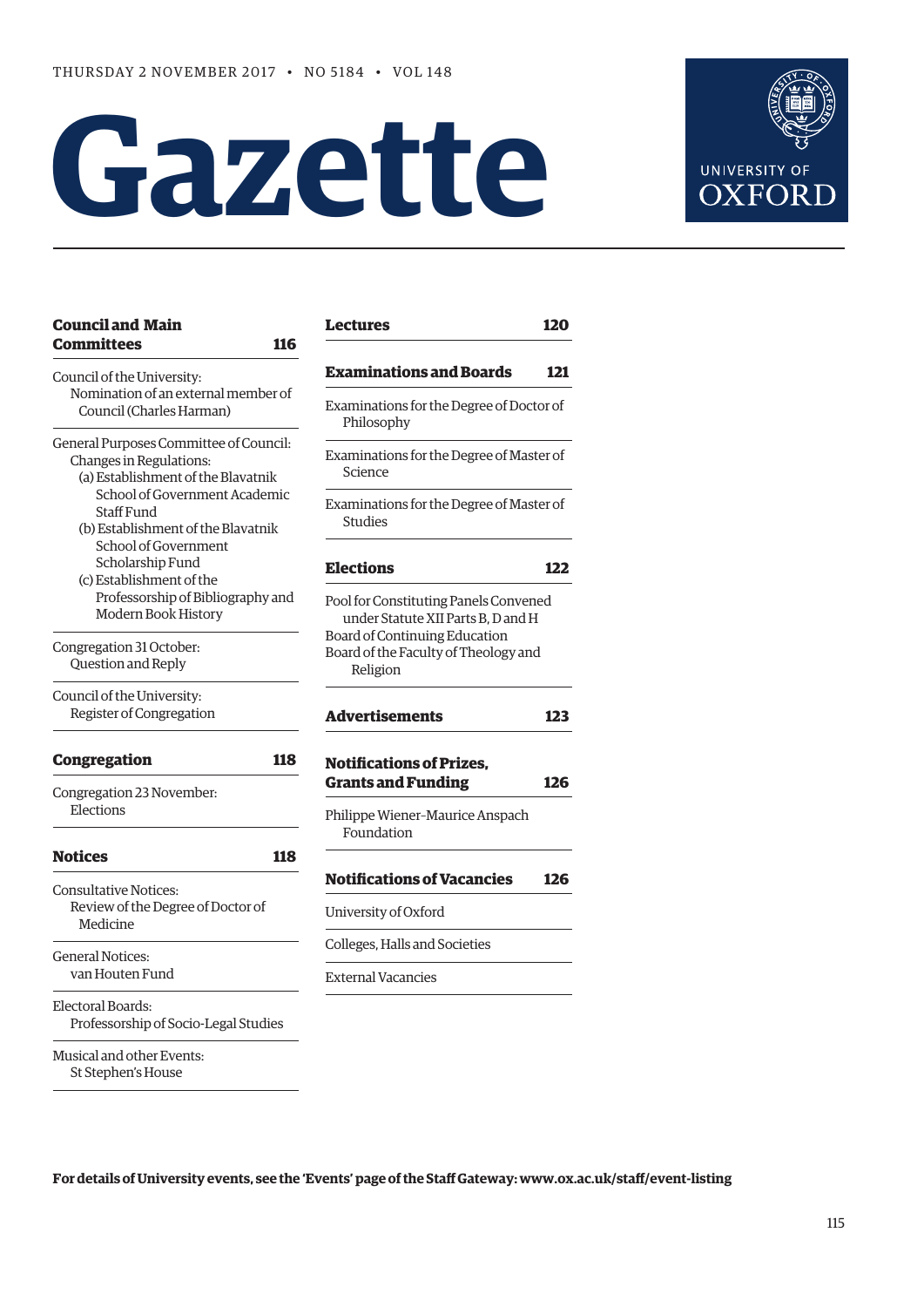# <span id="page-1-0"></span>Council and Main Committees

# **Council of the University**

# **Nomination of an external member of Council**

Under regulation 9.3 of Congregation Regulations 2 of 2002, the nomination below shall be deemed to be approved unless not later than **4pm on 16 November**  the Registrar has received from not fewer than 20 members of Congregation a written request for a postal ballot to be taken in respect of that nomination.

# **Approval of the nomination of Charles Harman as an external member of Council**

The nomination by Council, under the provisions of section 4 (7)–(10) of Statute VI, of Charles Harman as an external member of Council, to fll the vacancy left by Jayne Almond, is submitted for approval. The appointment would be from Michaelmas term 2017 until Hilary term 2020 in the frst instance.

# *Notes on the nominated external member of Council*

Charles Harman has over 30 years' experience in a variety of commercial and banking roles. He graduated in Philosophy, Politics and Economics (Magdalen, 1984) and joined Credit Suisse First Boston as a graduate recruit, where he was appointed as Managing Director in 1993. Following this he worked in other investment banking roles, particularly focusing on emerging markets.

He joined Cazenove in 2001 as Managing Director, advising a range of FTSE 100 companies, and, following the acquisition of the frm by JP Morgan, was made Head of UK Investment Banking at JP Morgan. In 2011 he was appointed Chief Executive Officer of BXR Partners, an emerging markets investment group, where he was responsible for successfully realigning the frm's investment business across several new sectors and geographical regions, including Africa and South America.

In 2015 he returned to JP Morgan as Vice-Chairman and has responsibility for some of the frm's largest clients from the UK and South Africa.

Charles is also a business ambassador and Chair of the London Leadership Team of United Purpose, an international development charity, and Chair of Peters, Fraser & Dunlop, a UK-based literary agency and publisher.

# **General Purposes Committee of Council**

# **Changes in Regulations**

The General Purposes Committee of Council has made the following changes to regulations, to come into efect on **17 November**.

# **(a) Establishment of the Blavatnik School of Government Academic Staff Fund**

# *Explanatory Note*

These regulations establish the Blavatnik School of Government Academic Staff Fund, following receipt of £2,750,000 to be used towards the salary, expenses and associated overheads of any employee of the University who is a member of the academic staff at the Blavatnik School of Government.

# *Text of Regulations*

In Part 2 of Council Regulations 25 of 2002, concerning trusts, insert new §37 as follows, and renumber existing §37 onwards by plus one:

# '**§37.** *Blavatnik School of Government Academic Staf Fund*

1. The University receives with gratitude the sum of £2,750,000 to be held as expendable endowment on the trusts declared in this regulation. Further money or property may be paid or transferred to the University as either expendable or permanent endowment to be held on the same trusts. The assets so held will be known as the Blavatnik School of Government Academic Staff Fund ("the Fund").

2. The University shall retain as permanent endowment those of the assets in the Fund (if any) which are contributed on the express understanding that they are to be treated as permanent endowment ("the Permanent Endowment").

3. The University shall (a) apply the income of the Permanent Endowment (if any); and (b) apply the income and, in its discretion, the capital of the remainder of the Fund, towards the salary, expenses and associated overheads of any employee of the University who is a member of the academic faculty at the Blavatnik School of Government. If the salary, expenses and overheads of such faculty members are wholly or partly covered from other sources or there are further funds available, there shall be discretion to apply the income and/or capital of the Fund to support the research carried out by such faculty members.

4. The administration of the Fund, and the application of its income, shall be the responsibility of the Management Board of the Blavatnik School of Government.

5. The University may in its absolute discretion in the period ending 21 years from the date of this regulation, instead of applying the income of the Fund in any year, accumulate all or any part of such income by investing it, and holding it as part of the capital of the Fund. The University may apply the whole or any part of such accumulated income in any subsequent year as if it were income of the Fund arising in the then current year.

6. The University shall have power to pay out of the capital or the income of the Fund all costs of and incidental to the creation of the Fund, and the management and administration of the Fund.

7. The University may exercise any of its corporate powers in the management and administration of the Fund in so far as those powers are not inconsistent with these regulations.

8. Regulations 1–10 shall be deemed to be Trust Regulations under the provisions of Part D of Statute XVI.

9. Subject to regulation 10, Council may amend, repeal or add to these regulations in accordance with Part D of Statute XVI, but no amendment is valid if it would cause the Fund to:

(1) cease to be exclusively charitable according to the law of England and Wales; or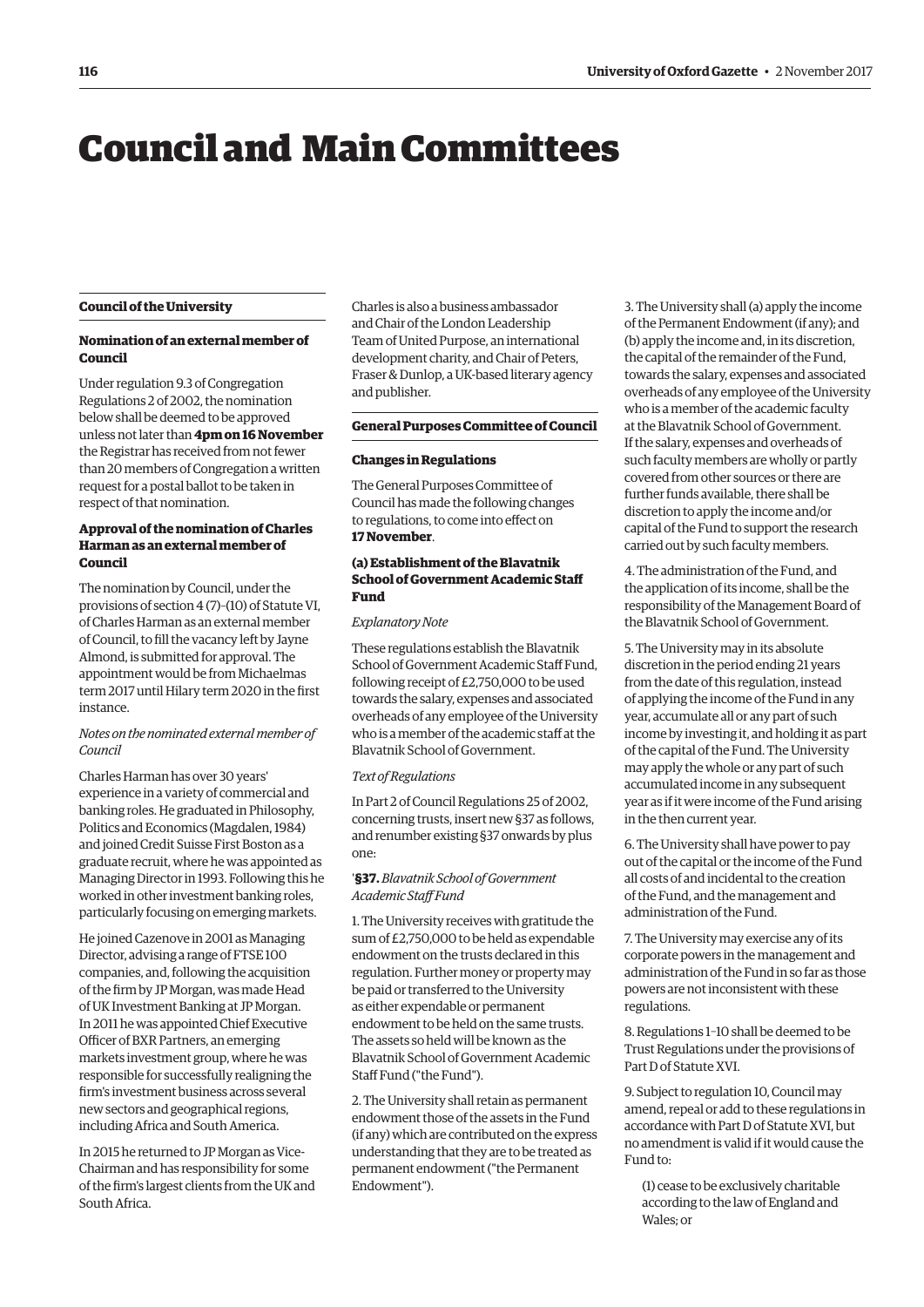(2) be outside the objects of the University.

10. Any amendment to regulation 3 is an amendment to the main objects of the Fund for the purposes of Part D of Statute XVI and must be approved both by Congregation of the University and subsequently by Her Majesty in Council.'

# **(b) Establishment of the Blavatnik School of Government Scholarship Fund**

# *Explanatory Note*

These regulations establish the Blavatnik School of Government Scholarship Fund, following receipt of £480,000 to be used towards the fnancial support of students of the University studying at the Blavatnik School of Government.

# *Text of Regulations*

In Part 2 of Council Regulations 25 of 2002, concerning trusts, insert new §38 as follows, and renumber existing §38 onwards by plus one:

# '**§38.** *Blavatnik School of Government Scholarship Fund*

1. The University receives with gratitude the sum of £480,000 to be held as expendable endowment on the trusts declared in this regulation. Further money or property may be paid or transferred to the University as either expendable or permanent endowment to be held on the same trusts. The assets so held will be known as the Blavatnik School of Government Scholarship Fund ("the Fund").

2. The University shall retain as permanent endowment those of the assets in the Fund (if any) which are contributed on the express understanding that they are to be treated as permanent endowment ("the Permanent Endowment").

3. The University shall (a) apply the income of the Permanent Endowment (if any); and (b) apply the income and, in its discretion, the capital of the remainder of the Fund, towards the fnancial support of students of the University studying at the Blavatnik School of Government, through the awarding of scholarships, bursaries, travel or research grants or other means of fnancial support.

4. The administration of the Fund, and the application of its income, shall be the responsibility of the Management Board of the Blavatnik School of Government.

5. The University may in its absolute discretion in the period ending 21 years from the date of this regulation, instead

of applying the income of the Fund in any year, accumulate all or any part of such income by investing it, and holding it as part of the capital of the Fund. The University may apply the whole or any part of such accumulated income in any subsequent year as if it were income of the Fund arising in the then current year.

6. The University shall have power to pay out of the capital or the income of the Fund all costs of and incidental to the creation of the Fund, and the management and administration of the Fund.

7. The University may exercise any of its corporate powers in the management and administration of the Fund in so far as those powers are not inconsistent with these regulations.

8. Regulations 1–10 shall be deemed to be Trust Regulations under the provisions of Part D of Statute XVI.

9. Subject to regulation 10, Council may amend, repeal or add to these regulations in accordance with Part D of Statute XVI, but no amendment is valid if it would cause the Fund to:

(1) cease to be exclusively charitable according to the law of England and Wales; or

(2) be outside the objects of the University.

10. Any amendment to regulation 3 is an amendment to the main objects of the Fund for the purposes of Part D of Statute XVI and must be approved both by Congregation of the University and subsequently by Her Majesty in Council.'

# **(c) Establishment of the Professorship of Bibliography and Modern Book History**

# *Explanatory Note*

The following changes, made on the recommendation of the Humanities Divisional Board, establish a new Professorship of Bibliography and Modern Book History to replace the Readership in Bibliography and Textual Criticism. The opportunity has also been taken to delete the regulations for the Reader in Economic History which has been replaced by the Professorship of Economic and Social History upon the retirement of the current reader

# *Text of Regulations*

**1** In SCHEDULE C of Council Regulations 3 of 2004, concerning statutory professorships, after 'Kadoorie Professor of Trauma Rehabilitation' insert:

'Professor of Bibliography and Modern Book History'.

**2** In Council Regulations 24 of 2002, concerning individual professorships, delete existing regulation §331 and substitute (new text underlined, deleted text struck through):

'**§331.** *Reader in Bibliography and Textual Criticism Professor of Bibliography and Modern Book History* 

1. The Reader Professor in Bibliography and Textual Criticism of Bibliography and Modern Book History shall lecture and give instruction in Bibliography and Textual Criticism, with special reference to the periods after the introduction of printing, on such conditions and with such duties as the General Board of the Faculties shall from time to time determine. undertake research, lecture and give instruction in bibliography and the history of the book from 1800 to the present day.

2. The reader professor shall be elected by a an electoral board consisting of:

(1) the Vice-Chancellor, or, if the head of the college specifed in paragraph (2) of this clause below is the Vice-Chancellor, a person appointed by Council;

(2) the head of the college to which with which the readership is on that occasion associated, Chair may be allocated by Council from time to time; or, if the head is unable or unwilling to act, a person appointed by the governing body of the college;

(3) a person appointed by the governing body of the college specifed in (2) of this clause;

(4), (5) two a persons appointed by Council;

(5), (6) one two persons appointed by the Humanities General Board;

(7)–(9) three persons appointed by the Board of the Faculty of English Language and Literature.

3. The professor shall be subject to the General Provisions of the regulations concerning the duties of professors and to those Particular Provisions of the same regulations, which are applicable to the Chair.'

**3** Ibid, delete §142 concerning the Reader in Economic History and renumber the remaining regulations.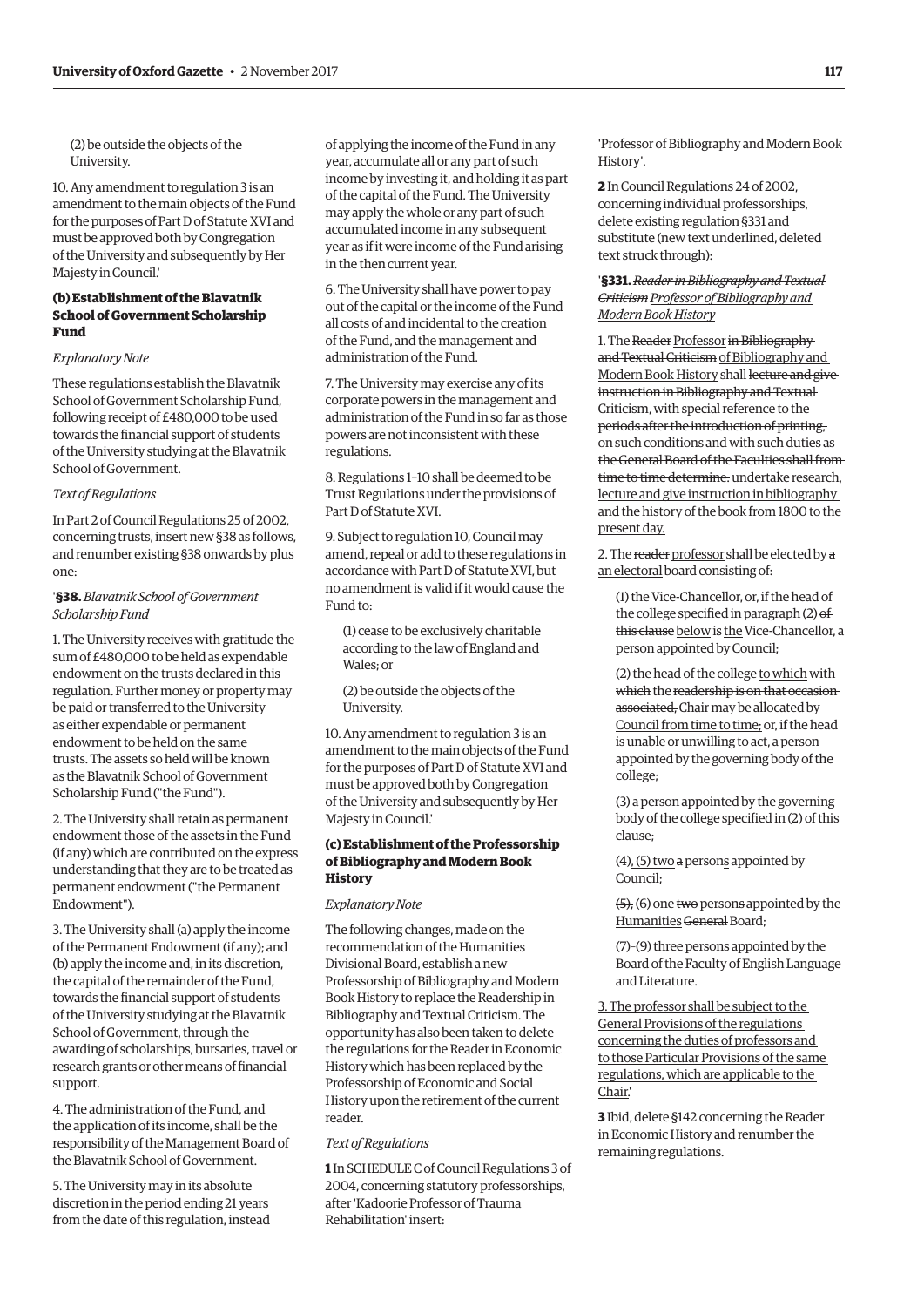# Congregation Notices

# <span id="page-3-0"></span>**Congregation** 31 October

**Question and Reply** 

For the text of the question asked, and of the reply approved by Council, see *Gazette*  No 5182, 19 October 2017, p92. A report of the proceedings in Congregation will be published in a future *Gazette.* 

# **Council of the University**

# **Register of Congregation**

The Vice-Chancellor reports that the following names have been added to the Register of Congregation:

Bruna, M, St John's Cheetham, A J, Vice-Chancellor's Office Coxon, B.F. Hertford Cranston, T, NDORMS Easton, R, New College Erola Canellas, A, Department of Computer Science Floud, S K, Wadham Jones, C R, St Hilda's Raymond, JL, Department of Engineering Science

# **Congregation** 23 November

# **Elections**

- Pool for Constituting Panels Convened under Statute XII Parts B, D and H
- Board of Continuing Education
- Board of the Faculty of Theology and Religion
- Details are in 'Elections' section below.

# **Note on procedures in Congregation**

¶ Business in Congregation is conducted in accordance with Congregation Regulations 2 of 2002 [\(www.admin.ox.ac.uk/statutes/](http://www.admin.ox.ac.uk/statutes/regulations/529-122.shtml)  [regulations/529-122.shtml\). A p](http://www.admin.ox.ac.uk/statutes/regulations/529-122.shtml)rintout of these regulations, or of any statute or other regulations, is available from the Council Secretariat on request. A member of Congregation seeking advice on questions relating to its procedures, other than elections, should contact Mrs F Burchett at the University Offices, Wellington Square (telephone: (2)80199; email: felicity. [burchett@admin.ox.ac.uk\); questions](mailto:felicity.burchett@admin.ox.ac.uk)  relating to elections should be directed to the Elections Officer. Ms SL S Mulvihill [\(telephone: \(2\)80463; email: elections.](mailto:elections.office@admin.ox.ac.uk)  office@admin.ox.ac.uk).

# **Consultative Notices**

# **Medical Sciences Division**

# REVIEW OF THE DEGREE OF DOCTOR OF MEDICINE

The Medical Sciences Board will undertake a review of the degree of Doctor of Medicine (DM), in response to recommendations arising from the recent University review of higher degrees. The review will take place on 21 December, and will be chaired by the Associate Head of Division (Education), Professor David Vaux. A copy of the terms of reference for the review is set out below.

# *Terms of Reference of the Review Panel*

(1) To consider whether the Medical Sciences Division and University should continue to offer the degree of Doctor of Medicine (DM), having regard to:

(a) purpose: whether the ofering of this award is important for the academic strategy of the Medical Sciences Division and University, or uniquely meets any other need;

(b) practice across the sector: whether universities continue to offer the DM. and if so whether it is ofered only as an initial doctorate;

(c) value for the individual: whether the value of the award to the individual has changed over time, given the universality of the PhD as a qualifcation for academia, and the widespread award of professorial titles.

(2) To consider on what terms the University should continue to offer the degree of Doctor of Medicine, in particular:

- (a) the qualifcations of a person eligible to be considered;
- (b) the criteria for their award;

(c) the relationship between the DM and the DPhil;

(d) the role and duties of the examiners, the process for their appointment and the responsibility for final decisions;

(e) the best management of the awards;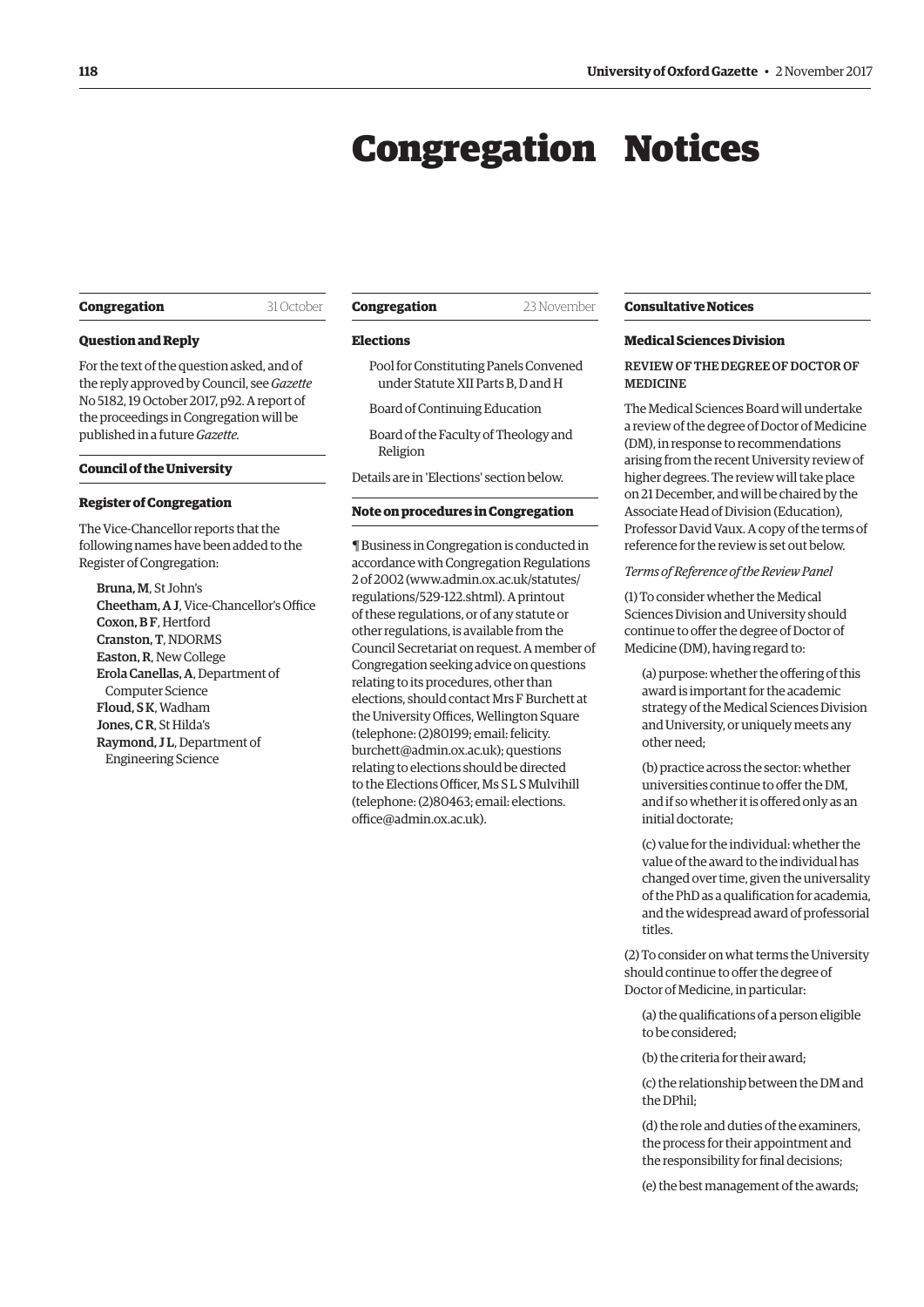(f) regulations for the degree, including clarifcation of: ownership and oversight; the role of the Proctors; provision for an appeals process.

(3) To make recommendations to the Medical Sciences Board and to University Education Committee, in the light of (1) and (2), as to whether the University should continue to offer the DM and the terms and scope of any continuation of provision, or the timing of any discontinuation of provision, having regard to the implications for both the wider University and individual candidates.

The review panel would welcome written comments on matters falling within its terms of reference. These should be sent to Ms Jane Dale, Senior Assistant Registrar (Education), Medical Sciences Divisional Office, Level 3, John Radcliffe Hospital, (email: [jane.dale@medsci.ox.ac.uk\) by](mailto:jane.dale@medsci.ox.ac.uk) **8 December**.

# **General Notices**

# **van Houten Fund**

The van Houten Bequest is a fund left by the late Georges van Houten in the 1960s to be used for the beneft of the University. Bids are now being invited for grants to support projects that can be shown to offer a broad strategic beneft to the University, but that do not form part of the normal day-to-day operations of a department and would not easily be funded from other regular sources.

Grants to applicants from within the University are usually in the region of £2,000–£12,000, either given as a one-of award, or spread over two or three years. Grants are also available to organisations external to the University; in such cases, the amounts awarded are usually lower and there is a cap on the total amount of funding made available to external organisations, which is £25,000 for the current fnancial year. Projects which would more appropriately be supported from the University's Community scheme (www.ox.ac.uk/local-community/small[community-grants\) will be advised to apply](www.ox.ac.uk/local-community/small-community-grants)  to that fund.

The most recent invitation to bid, in November 2016, attracted 12 applications and resulted in awards for 10 of those. Grants awarded within the last year have included:

- career support for the partners of University staff new to Oxford:
- creation of videos showcasing the work done to improve accessibility and highlight the experiences of students at Oxford living with a disability.

The guidelines by which bids are assessed are as follows:

**1** Bids for grants will be assessed according to the breadth of the beneft to the University ofered by the project in question, the strategic importance of the project to the University and the availability of funds. Only in exceptional circumstances will a grant be awarded in respect of a project which benefts a single department.

**2** Grants will not ordinarily be awarded for purposes for which other trust fund (or similar) support exists within the University, for example the funding of academic scholarships, regardless of whether or not the alternative fund(s) in question are in a position to fund the expenditure proposed.

**3** Grants will not ordinarily be awarded in respect of costs for which a department might reasonably be expected to hold a budget.

**4** Grants will not ordinarily be agreed in respect of recurrent activities except to provide:

(a) seed funding to support an activity in its frst one to three years; or

(b) bridging support for one year only where a source of funding is lost and the department/faculty in question is confdent that an alternative can be found for the following year.

**5** Grants will not ordinarily cover the full cost of a project. Departments will be expected to make some contribution, or to use the grant secured by the van Houten Fund to assist in securing other funding (including external funding).

**6** The extent to which funds may be awarded to external organisations each fnancial year may be subject to an upper limit, to be set by the General Purposes Committee and reviewed on an annual basis.

The bids will be considered by the Registrar as a gathered feld. Bids should be made on the application form which is available from the Secretary of the Fund or from the van Houten Fund webpage: [www.](http://www.admin.ox.ac.uk/finance/trusts/applying/)  [admin.ox.ac.uk/fnance/trusts/applying/](http://www.admin.ox.ac.uk/finance/trusts/applying/)  vanhoutenfund. Applications should be sent, preferably as a Word document attached to an email, to the Secretary, Mrs Adrienne Lingard, by **30 November**.

Further information may be obtained from Mrs Lingard via telephone (Oxford 616172), email ([adrienne.lingard@admin.ox.ac.uk\) or](mailto:adrienne.lingard@admin.ox.ac.uk) at the University Offices, Wellington Square, Oxford, OX1 2JD. The next invitation to bid will be in Michaelmas term 2018.

# **Electoral Boards**

# **Composition of an Electoral Board**

The composition of the electoral board to the post below, proceedings to fll which are currently in progress, is as follows:

# PROFESSORSHIP OF SOCIO-LEGAL **STUDIES**

# *Appointed by*

| Professor S Whatmore The Vice-Chancellor <sup>1</sup> |                      |
|-------------------------------------------------------|----------------------|
| Professor M Banks                                     | President of Wolfson |
| Professor R Goodman                                   | Social Sciences      |
|                                                       | Division             |
| Professor A Davies                                    | Law Faculty          |
| Dr M Kurkchiyan                                       | Law Faculty          |
| Professor M van der                                   | Law Faculty          |
| Woude                                                 |                      |
| Professor I Loader                                    | Council              |
| Professor C Menkel-                                   | Council              |
| Meadow                                                |                      |
| Professor K McEvoy                                    | Council              |
| Dr B Lange                                            | Wolfson              |
|                                                       |                      |

1 Appointed by the Vice-Chancellor under the provisions of Statute IX, Sect 10 and 11.

# **Musical and other Events**

# **St Stephen's House**

# SJE ARTS

The following events will take place at SJE Arts, St John the Evangelist church, 109A Iffley Road. More information and tickets: [www.sje-oxford.org/events or](http://www.sje-oxford.org/events) 01865 613507.

*4 Nov*: *new*Choir: Baroque Tribute, including Handel's magnifcent *Anthem for Queen Caroline's Funeral* 

*11 Nov*: Sansara Consort: Byrd, Tavener, Pärt and Robert White's *Lamentations (a5)* to mark Remembrance Day.

*17 Nov*: James Lisney: Schubert Series – *Sonata in D, D850* (SJE Arts International Piano Series 2017)

*18 Nov*: Come and Sing with Bob Chilcott! and Oxford Bach Choir

*19 Nov*: Lucy Rose: Something's Changing

*25 Nov*: Maki Sekiya, piano: Mussorgsky's *Pictures at an Exhibition*  in celebration of her Green Templeton College residency

*29 Nov*: *Oxford Community Spirit of Christmas*: carol concert featuring Dragon School choir in aid of Muscular Dystrophy UK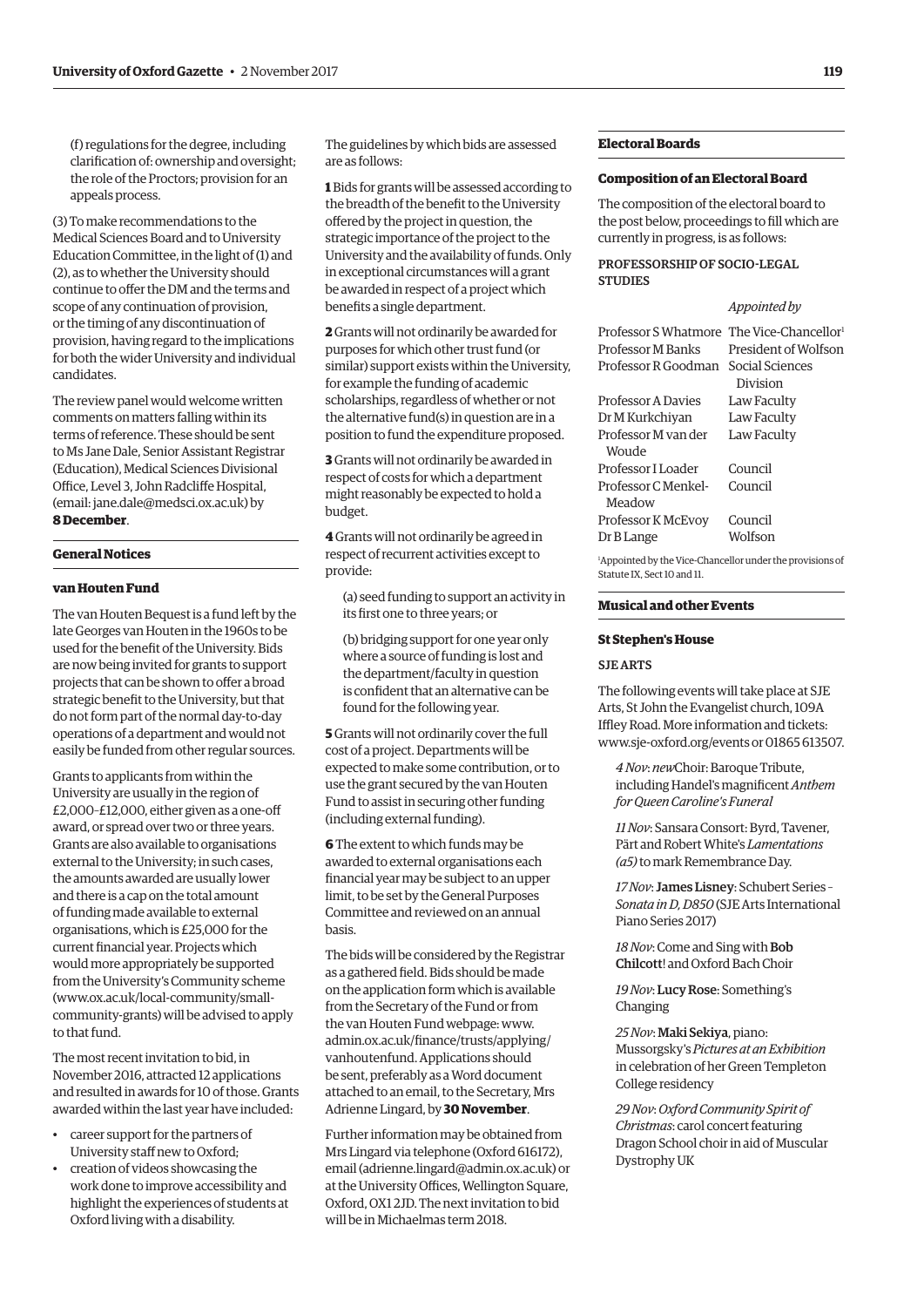# <span id="page-5-0"></span>Lectures

# **Humanities**

# **Faculty of Medieval and Modern Languages**

# OXFORD DANTE SOCIETY: PAGET TOYNBEE LECTURE

A roundtable will be held at 5pm on 7 November in the Taylor Institution featuring Peter Hainsworth, Nick Havely and David Robey. All welcome; followed by [refreshments. More information: richard.](mailto:richard.cooper@bnc.ox.ac.uk)  cooper@bnc.ox.ac.uk.

*Subject*: 'Dante today: readers and audiences'

# MODERN GREEK SEMINAR

The following seminars will be held at 5pm on Thursdays in Ground Floor Lecture Room 1, 47 Wellington Square, Faculty of Medieval and Modern Languages. Supported by an AS Onassis Foundation special grant.

## Alecos Kazamias, Coventry

*2 Nov*: 'The visual politics of fear: images of anti-communist propaganda in postwar Greece'

# Fiona Antonelaki, KCL

*9 Nov*: ' "The generation of the 1930s" and the Greek literary canon: new evidence, new questions'

# Dimitris Dalakoglou, VU Amsterdam

*16 Nov*: 'Heavy metal, conspiracy theories and neo-nazism in contemporary Greece'

# Kristina Gedgaudaite

*23 Nov*: 'Memory wars and their ideologies: Asia Minor in contemporary Greek culture'

# David Roessel, Stockton

*30 Nov*: 'An Englishman and an American with the Greek Resistance: the war time experience of Colonel CM Woodhouse and Major Jerry Wines in memoir and fiction'

# SUBFACULTY OF SPANISH RESEARCH SEMINARS

The following seminars will take place at 5pm on Tuesdays in Room 2, Taylor Institution, unless otherwise noted.

Mila López-Peláez Casellas, Coventry *14 Nov*: 'Quixotic encounters and tales from the US semiospheric border: 19thcentury Latina writers who faced the Colossus of the North'

# Teresa Morell Moll, Alacant

*21 Nov*: 'Valencians to New York: a forgotten diaspora'

*Foro Argentino de Cultura special event*  Robin Fiddian

*Fri, 24 Nov*: Book launch: *Postcolonial Borges. Argument and Artistry* 

# **Medical Sciences**

# **Weatherall Institute of Molecular Medicine**

# OXFORD DEVELOPMENTAL BIOLOGY **SYMPOSIUM**

The annual Oxford Developmental Biology Symposium will be held 9.30am–4.40pm on 8 December in the Medical Sciences Teaching Centre. External speakers: Jeremy Green, KCL, and Meritxell Huch, Gurdon Institute, plus ten local speakers. [Registration £15. More information: linda.](mailto:linda.roberts@imm.ox.ac.uk)  roberts@imm.ox.ac.uk.

# **Social Sciences**

# **Saïd Business School**

The following seminars will take place at 5.45pm on Thursdays at the Saïd Business School, followed by a drinks reception.

Robert Kapito, president and director of BlackRock, will deliver a Distinguished Speaker Seminar on 2 November. To [register: https://dss-robertkapito.eventbrite.](https://dss-robertkapito.eventbrite.com)  com.

*Subject*: In conversation with Dean Peter Tufano

Tom Peters, co-author, *In search of excellence*, will deliver a Distinguished Speaker Seminar on 16 November. To [register: https://dss-tompeters.eventbrite.](https://dss.tompeters.eventrbrite.com)  com.

*Subject*: 'The excellence dividend'

Annoushka Ducas, founder, jewellery brands Links of London and Annoushka, will deliver an Inspiring Women at Oxford Saïd seminar on 9 November. To register: [https://inspiringwomenannoushkaducas.](https:inspiringwomenannoushkaducas.eventbrite.com)  eventbrite.com.

Michael Bird, writer, independent art historian and curator, will deliver an Art at Saïd Business School session at 5.45pm on 9 November at Saïd Business School, followed by a drinks reception. To register: [https://art-michaelbird.eventbrite.com.](https://art-michaelbird.eventbrite.com)  *Subject*: 'Destination St Ives: how modern

art went west'

# **Institutes, Centres and Museums**

# **Classical Art Research Centre**

# GANDHARA CONNECTIONS PUBLIC **LECTURE**

Michael Wood will deliver the frst Gandhara Connections Public Lecture at 5pm on 23 November in the Leonard Wolfson Auditorium, Wolfson. Open to all but registration requ[ired: carc@classics.](mailto:carc@classics.ox.ac.uk)  ox.ac.uk. More info[rmation: www.carc.ox.ac.](www.carc.ox.ac.uk/GandharaConnections)  uk/GandharaConnections.

*Subject*: 'Travelling and flming in Gandhara'

# **Oxford Centre for Islamic Studies**

# SPECIAL LECTURE

Ambassador Idriss Jazairy, Special Rapporteur to the UN Human Rights Council, will lecture at 5pm on 10 November at the Oxford Centre for Islamic Studies, Marston Road. All welcome.

*Subject*: 'The issue of equal citizenship rights: a case study of Myanmar'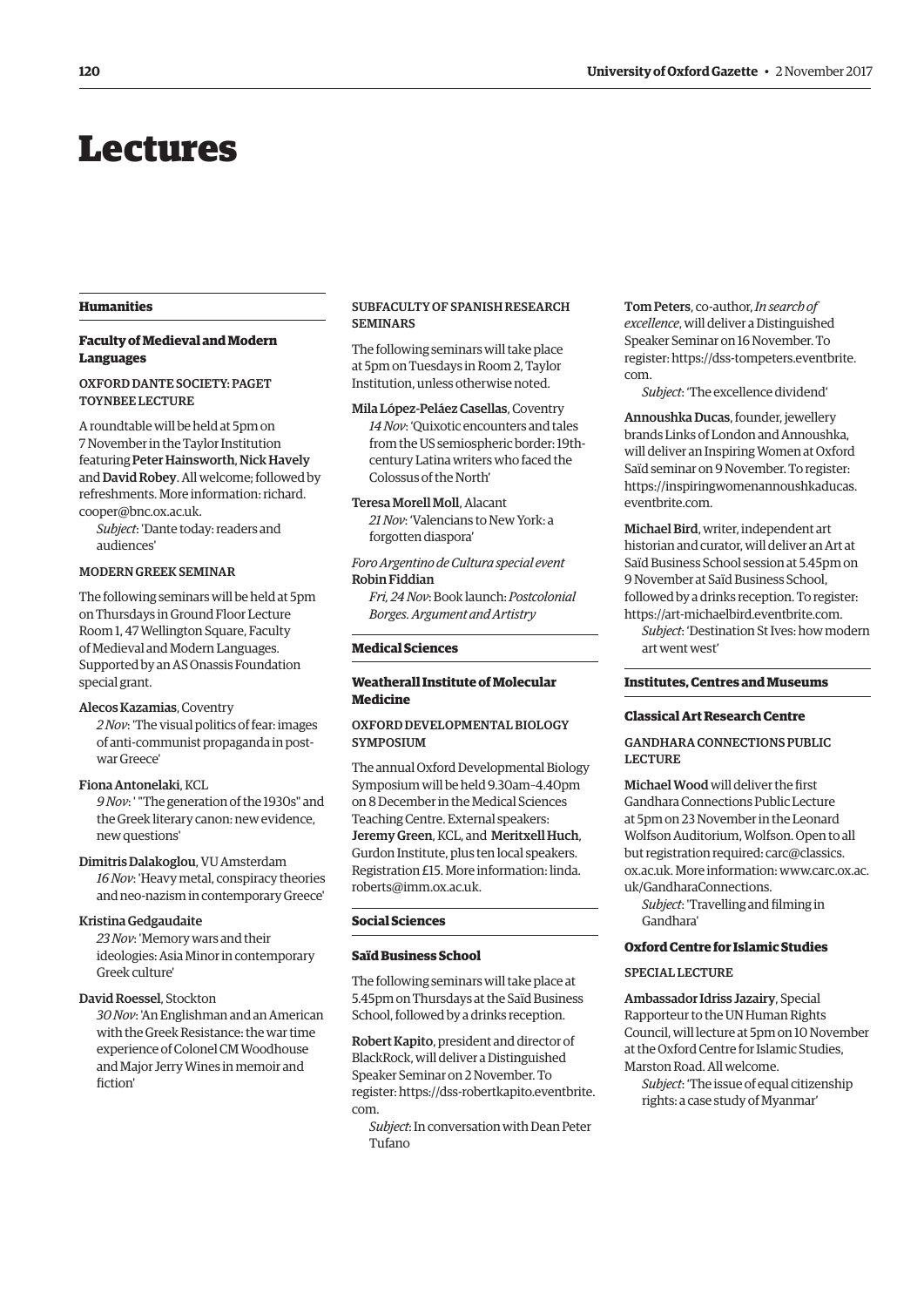# <span id="page-6-0"></span>Examinations and Boards

**Examinations for the Degree of Doctor of Philosophy** 

*This content has been removed as it contains personal information protected under the Data Protection Act.*

> **Examinations for the Degree of Master of Science**

*This content has been removed as it contains personal information protected under the Data Protection Act.*

**Examinations for the Degree of Master of Studies** 

*This content has been removed as it contains personal information protected under the Data Protection Act.*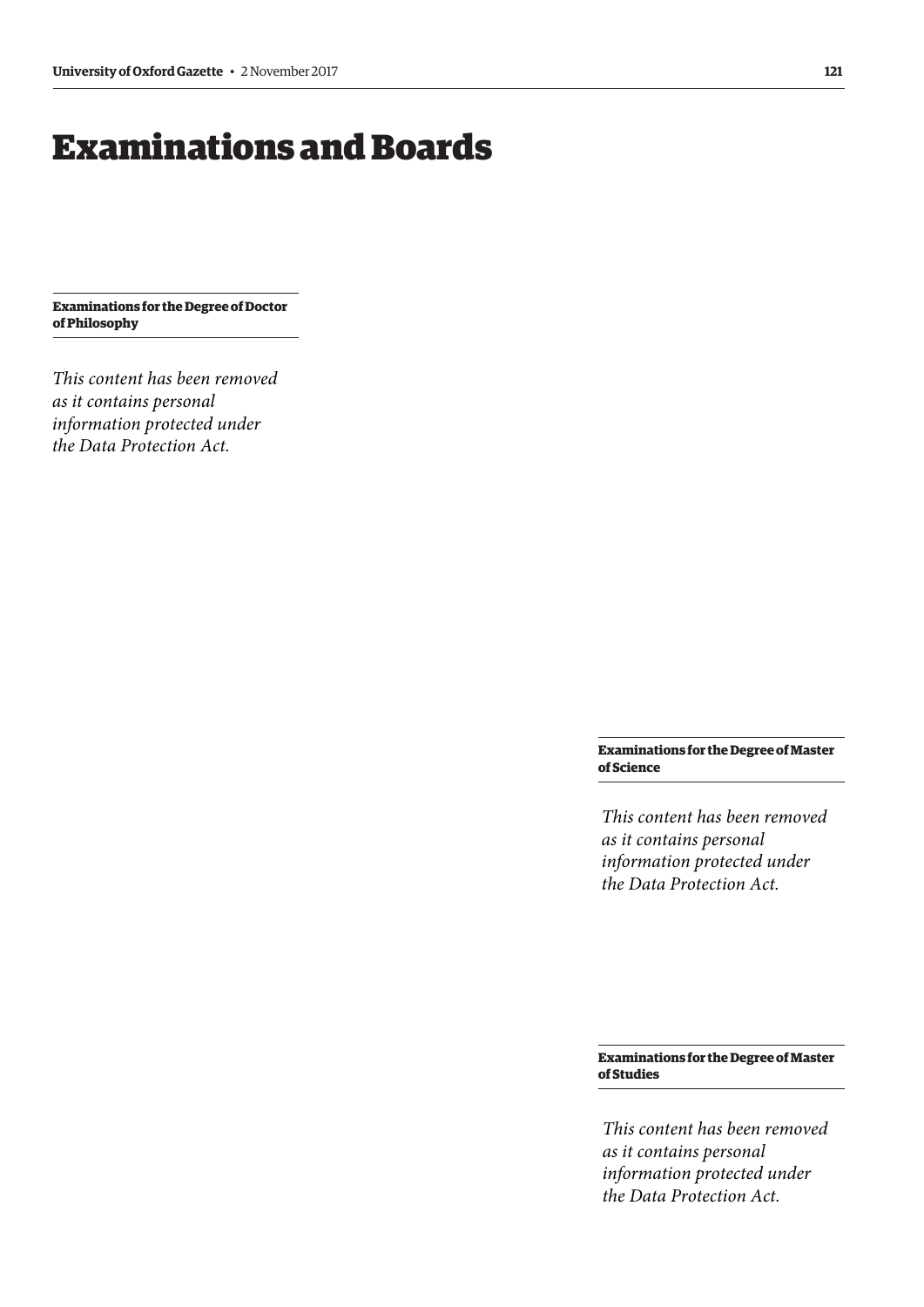# <span id="page-7-0"></span>Elections

**Elections** 23 November

The nomination period for the elections below closed at **4pm on 26 October**.

The lists of vacancies below include the names of those members whose terms of office are now coming to a close (thereby prompting the elections now advertised). This is for administrative purposes only (to better identify which places are due for election) and does not indicate the members' eligibility or willingness to stand for re-election.

# **Other Committees and University Bodies**

# POOL FOR CONSTITUTING PANELS CONVENED UNDER STATUTE XII PARTS B, D AND H

• 8 members of Congregation to whom Statute XII applies, not necessarily being a member of any division and not in any case being nominated in a divisional capacity, elected by members of Congregation, to hold office with immediate efect until MT 2021 [new positions]

*The following nominations have been received:* 

William Allan, MA Edin, DPhil Oxf, Fellow of University College, Faculty of Classics

- *Nominated by:* 
	- N A Halmi, University College, Faculty of English Language and Literature
	- P A Jones, University College, Faculty of Medieval and Modern Languages
	- C B R Pelling, Christ Church, Faculty of Classics
	- S J Thonemann, Personnel Services

Nicholas C Bamforth, BCL MA Oxf, Fellow of Queen's, Faculty of Law

# *Nominated by*:

- P A Madden, Provost of Queen's, University Offices
- S D Fredman, Pembroke, Faculty of Law
- R B Parkinson, Queen's, Faculty of
- Oriental Studies
- A Timms, Queen's

Peter B Bond, MSc Birm, MA Oxf, Wellcome Trust Centre for Human Genetics

# *Nominated by:*

- Y L Jinks, Wellcome Trust Centre for Human Genetics
- E McPhilbin, Nuffield Department of Clinical Medicine (Strategic)
- M Matthews, Structural Biology S A Wilson, Wellcome Trust Centre for
- Human Genetics

Professor W J Mander, BA Lond, BPhil MA DPhil Oxf, Fellow of Harris Manchester, Faculty of Philosophy

## *Nominated by:*

- R Waller, Principal of Harris Manchester, Faculty of Theology
- L J Gullifer, Harris Manchester, Faculty  $off$  JW
- V J Lill, Harris Manchester
- L J Smith, Harris Manchester, Faculties of History and of Social Studies

Luke Pitcher, MA Oxf, PGCert Durh, Fellow of Somerville, Faculty of Classics

# *Nominated by*:

- J A Dickson, Somerville, Faculty of Law B D Dignas, Somerville, Faculty of Classics
- A Lahiri, Somerville, Faculty of
- Linguistics, Philology and Phonetics S M Rayner, Somerville, Faculty of Physics

Professor S F Rayner, BA Kent, MA Oxf, PhD Lond, Fellow of Keble, Faculty of Anthropology and Geography

## *Nominated by*:

- J Duxfeld, Somerville, Personnel Services
- A J Fairweather-Tall, Humanities Division
- L Hirsch, Humanities Division
- A E Trefethen, St Cross, Faculty of Computer Science

J W Thacker, BA Lond, PhD Camb, Fellow of Merton, Faculty of Medieval and Modern Languages

# *Nominated by*:

- J Duxfeld, Somerville, Personnel Services
- A J Fairweather-Tall, Humanities Division
- L Hirsch, Humanities Division
- A E Trefethen, St Cross, Faculty of Computer Science

• 1 member of Congregation to whom Statute XII applies, to represent the Division of Medical Sciences, elected by members of Congregation, to hold office with immediate efect until HT 2021 [*vice* Sasha Shepperd, Faculty of Clinical Medicine]

# *The following nomination has been received:*

Professor Christopher P Conlon, MA Oxf, MD Lond, Fellow of Oriel, Faculty of Clinical Medicine

# *Nominated by*:

- Sir John Bell, Christ Church, Faculty of Clinical Medicine
- H I McShane, Harris Manchester, Faculty of Clinical Medicine
- K J Maloy, Oriel, Faculty of Physiological Sciences
- D Rodriguez Perez, Wolfson, Faculty of Classics
- S Shepperd, Kellogg, Faculty of Clinical Medicine
- 1 member of Congregation to whom Statute XII applies, to represent Gardens, Libraries and Museums (GLAM), elected by members of Congregation, to hold office with immediate effect until HT 2021 [lapsed vacancy HT 2017]

*No nominations have been received for this vacancy* 

• 1 member of Congregation to whom Statute XII applies, to represent University Administration and Services (UAS), elected by members of Congregation, to hold office with immediate effect until HT 2021 [*vice* Victoria Pearson, Public Afairs Directorate]

*The following nomination has been received:* 

Jennifer Makkreel, BSc Ottawa, Estates Services

# *Nominated by:*

T Baldwin, Social Sciences Divisional Office

- I B Critchlow, Land Agent
- R J Goodman, St Antony's, Faculties of Anthropology and Geography and of Oriental Studies
- R H V Jones, Estates Services
- M C J Maiden, Hertford, Faculty of Zoology
- C A Miller, University College, Blavatnik School of Government
- A C de O Nobre, St Catherine's, Faculty of Psychological Studies
- E Potts, Kellogg, Deputy Registrar's Office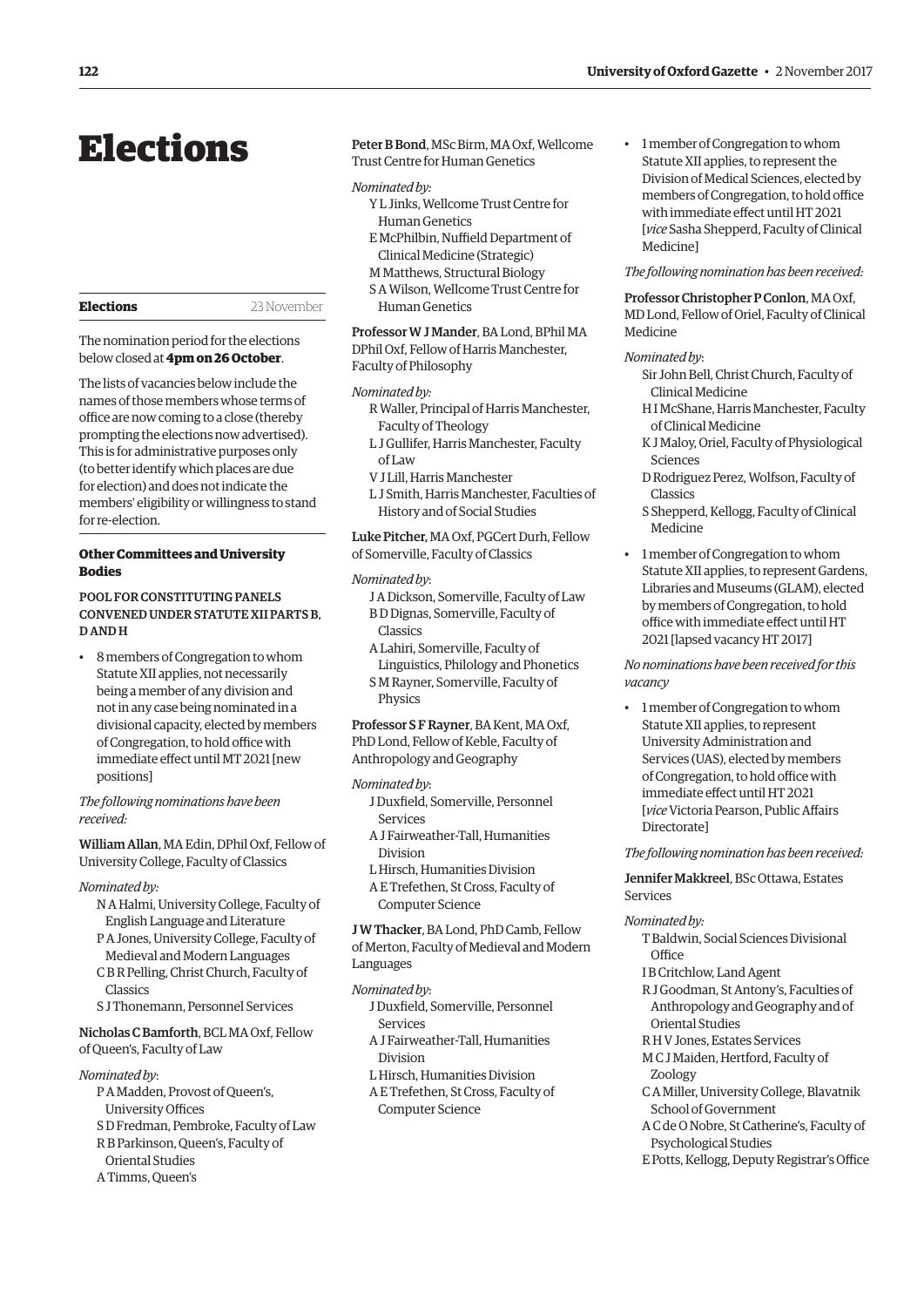# <span id="page-8-0"></span>**Divisional Boards**

# BOARD OF CONTINUING EDUCATION

• 1 member of the Department for Continuing Education elected by and from among the members of the department to hold office with immediate efect until MT 2020 [*vice*  Christine Jackson, Kellogg]

# *The following nomination has been received*:

Dr C A Jackson, BA Lond, MA status Oxf, PhD R'dg, Fellow of Kellogg, Faculty of History

# *Nominated by*:

- E A Gemmill, Kellogg, Faculty of History Y Khan, Kellogg, Continuing Education
- A H Macdonald, Kellogg, Continuing Education
- A F Stokes, Kellogg, Continuing Education

# **Faculty Boards**

# BOARD OF THE FACULTY OF THEOLOGY AND RELIGION

• 5 persons elected by and from the members of the Faculty of Theology and Religion, to hold office from HT 2018 until MT 2019 [new positions]

# *The following nominations have been received:*

# Dr R A Ellis, MA DPhil Oxf, Principal of Regent's Park

# *Nominated by:*

M J Edwards, Christ Church S L Hausner, St Peter's M L Marshall, St Benet's Hall J Zachhuber, Trinity

# Professor N Eubank, BA Malone College, MTS PhD Duke, MA Oxf, Fellow of Keble

*Nominated by:* 

M J Edwards, Christ Church S L Hausner, St Peter's M L Marshall, St Benet's Hall J Zachhuber, Trinity

# Professor S Gillingham, BTh Nott, MA PGCE Exe, MA DPhil Oxf, Fellow of Worcester

*Nominated by:*  M J Edwards, Christ Church S L Hausner, St Peter's M L Marshall, St Benet's Hall J Zachhuber, Trinity

# Professor B Leftow, MA Oxf, Fellow of Oriel

*Nominated by:*  M J Edwards, Christ Church S L Hausner, St Peter's M L Marshall, St Benet's Hall J Zachhuber, Trinity

# Professor J Westerhoff, MPhil MA PhD

Camb, PhD SOAS, Fellow of Lady Margaret Hall

# *Nominated by:*

M J Edwards, Christ Church S L Hausner, St Peter's M L Marshall, St Benet's Hall J Zachhuber, Trinity

# **General notes**:

Nominations in writing for the elections on 23 November, by four members of Congregation other than the candidate, were received by the Elections Office, University Offices, Wellington Square, up to **4pm on 26 October**.

Candidates were invited to include with their nomination forms a written statement of no more than 250 words, setting out their reasons for standing and qualifcations for the office being sought.

In the event of a contested election, these statements will be available online at [www.](http://www.admin.ox.ac.uk/elections)  [admin.ox.ac.uk/elections an](http://www.admin.ox.ac.uk/elections)d published in the *Gazette* dated 9 November. Voters may wish to wait until they have read these statements before returning their ballot papers. Ballot papers will be sent out to members of Congregation as soon as possible. Completed ballot papers must be received by the Elections Office not later than **4pm on 23 November**.

If the number of nominations received by the closing date were no more than sufficient to fill the vacancies, the candidates nominated shall be deemed to be duly elected as of Thursday, 26 October 2017 (as per Congregation Regulations 2 of 2002, regulations 8.2 (3) and 8.2 (6) and Council Regulations 19 of 2002, regulations 38 and  $40$ 

If no further nominations were received by 4pm on Thursday, 26 October 2017, the candidates nominated will be deemed elected unopposed, and the remaining vacancies will lapse, in which case, in accordance with the regulations, the places must remain vacant until appointments are made jointly by the Vice-Chancellor and Proctors.

For further information, please contact the Elections Officer (shirley.mulvihill@admin. [ox.ac.uk\).](mailto:shirley.mulvihill@admin.ox.ac.uk) 

# Advertisements

## **Advertising enquiries**

*Email*: [gazette.ads@admin.ox.ac.uk](mailto:gazette.ads@admin.ox.ac.uk)  *Telephone*: 01865 (2)80548 *Web*[: www.ox.ac.uk/gazette/](www.ox.ac.uk/gazette/classifiedadvertising)  classifedadvertising

# **Deadline**

Advertisements are to be received by **noon on Wednesday** of the week before publication (ie eight days before publication). Advertisements must be submitted online.

# **Charges**

Commercial advertisers: £30 per insertion of up to 70 words, or £60 per insertion of 71–150 words.

Private advertisers: £20 per insertion of up to 70 words, or £40 per insertion of 71–150 words.

Advertisements which are placed only in the online edition of the *Gazette* are reduced to £20 per insertion for commercial advertisers and £10 per insertion for private advertisers for 70-word advertisements (or £40 and £20 respectively for 150-word advertisements).

See our website for examples of whether an advertisement is considered commercial [or private: www.ox.ac.uk/gazette/](www.ox.ac.uk/gazette/classifiedadvertising)  classifedadvertising.

# **Online submission and payment**

Advertisements must be submitted and paid for online, using a credit card or debit card, through a secure website. For details, see [www.ox.ac.uk/gazette/classifedadvertising.](http://www.ox.ac.uk/gazette/classifiedadvertising) 

# **Extracts from the terms and conditions of acceptance of advertisements**

# *General*

1. Advertisements are accepted for publication at the discretion of the editor of the *Gazette*.

*Note*. When an advertisement is received online, an acknowledgement will be emailed automatically to the email address provided by the advertiser. The sending of this acknowledgement does not constitute an an acceptance of the advertisement or an undertaking to publish the advertisement in the *Gazette*.

2. The right of the *Gazette* to edit an advertisement, in particular to abridge when necessary, is reserved.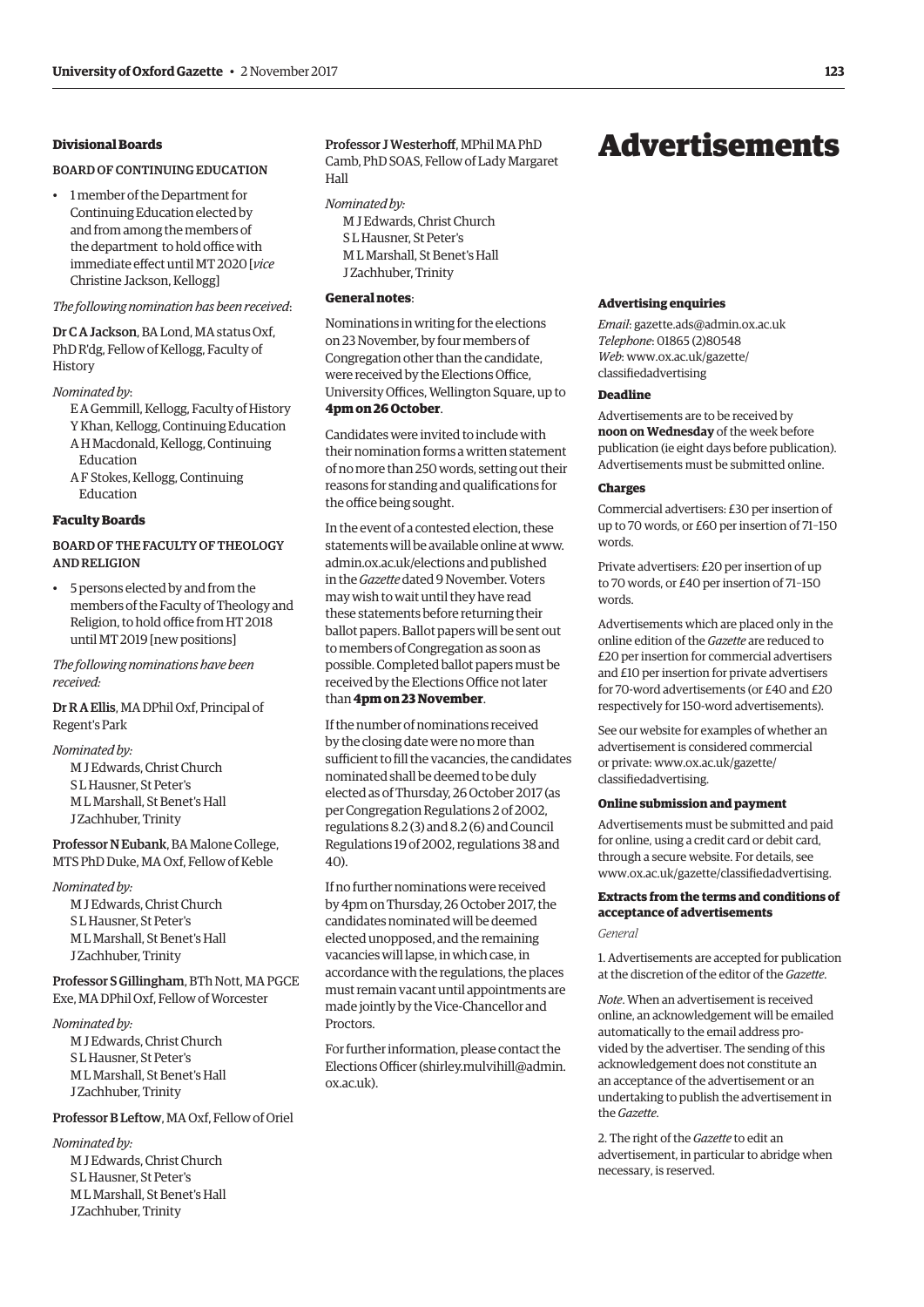3. Advertisements must be accompanied by the correct payment, and must be received by the deadline stated above. *No refund can be made for cancellation after the acceptance of advertisements*.

4. Once an advertisement has been submitted for publication, no change to the text can be accepted.

5. Voucher copies or cuttings cannot be supplied.

# *Charges*

6. Two separate charging arrangements will apply, for commercial and private advertisers. The rates applicable at any time will be published regularly in the *Gazette*, and may be obtained upon enquiry. The rates, and guidance on applicability of each rate, are also available online.

The editor's decision regarding applicability of these rates to an individual advertiser will be fnal.

# *Disclaimer*

**7. The University of Oxford and Oxford University Press accept no responsibility for the content of any advertisement published in the** *Gazette***. Readers should note that the inclusion of any advertisement in no way implies approval or recommendation of either the terms of any offer contained in it or of the advertiser by the University of Oxford or Oxford University Press.** 

# *Advertisers' Warranty and Indemnity*

**13. The advertiser warrants:** 

**(i) Not to discriminate against any respondents to an advertisement published in the** *Gazette* **on the basis of their gender, sexual orientation, marital or civil partner status, gender reassignment, race, religion or belief, colour, nationality, ethnic or national origin, disability or age, or pregnancy.** 

(ii) That the advertisement does not contravene any current legislation, rules, regulations or applicable codes of practice.

(iii) That it is not in any way illegal or defamatory or a breach of copyright or an infringement of any other person's intellectual property or other rights.

*You are advised to view our full Terms and Conditions of acceptance of advertisements. Submission of an advertisement implies acceptance of our terms and conditions, which may be found at www.ox.ac.uk/gazette/ [classifedadvertising, and may also be obtained](www.ox.ac.uk/gazette/classifiedadvertising)  on application to Gazette Advertisements, Public Affairs Directorate, University Offces, Wellington Square, Oxford OX1 2JD.* 

# **Publication in online** *Gazette*

16. Unless the advertiser stipulates otherwise, all advertisements will be published in the online *Gazette* in addition to the printed *Gazette*. At the time of submission of an advertisement, the advertiser may stipulate that he or she does not wish the advertisement to be included in the online *Gazette*. This stipulation: (i) must be made at the time of submission of the advertisement; (ii) cannot later be altered; (iii) will apply to all instances of publication of an advertisement arranged at the time of submission of that advertisement. Please note that advertisements form part of the online *Gazette* as published and cannot be removed or amended after publication.

## **Miscellaneous**

## **Craft Courses**

**Ardington School of Crafts** offers short courses with practising craftspeople in beautiful surroundings near Wantage. 200 courses between 1 and 3 days, from stained glass and silver jewellery to textiles and carving, all held in our well-equipped workshops. Unearth your hidden talents and discover why people keep coming back to Ardington School of Crafts. Gift vouchers [available. See: www.ardingtonschoolofcrafts.](www.ardingtonschoolofcrafts.com)  com. Tel: 01235 833433.

# **UK Brain Bank for Autism and Related Developmental Research, JR**

**The developing brain is altered in autism**  but neuroscientists do not know how or why. Research is needed to understand the causes and biological basis of autism, to develop better interventions to improve the lives of those directly affected by it. Such critical research is hindered by the scarcity of donated human brain tissue. Control tissue, donated by people who do not have autism, is needed for comparison just as much as donations by people who do – and the NHS organ donor scheme does not include brain donation. We particularly want younger people to consider making a pledge to donate their brain after death (the further the brain is from its inception, the more difficult it is to understand the process of its development, so we do not take donations from people over 65 not directly affected by autism). See [www.](http://www.brainbankforautism.org.uk)  [brainbankforautism.org.uk for](http://www.brainbankforautism.org.uk) information and to register as a donor.

# **Restore Garden Café**

**Spacious café set in award-winning gardens**  with delicious food and coffees using organic, fair-trade and local produce where possible. Plants, handmade gifts and cards for sale. Open Mon–Sat, 10am–4pm, Manzil Way, Cowley Rd, Oxford OX4 1YH. All proceeds to Restore, Oxfordshire mental health charity (registered charity number 274222): [www.](http://www.restore.org.uk)  [restore.org.uk.](http://www.restore.org.uk) 

## **OUP Orchestra: conductor sought**

**The Oxford University Press Orchestra is looking for a conductor** for 2018! Rehearsals are at the OUP Office on Walton St, 5.15–7.15pm on Wednesdays, in 8-week terms, and we give 3 concerts a year. We're looking for an energetic, capable conductor who can help the orchestra progress. Fee dependent on experience. Please write to ouporchestra@ [gmail.com detailing relevant experience by](mailto:ouporchestra@gmail.com)  22 Nov. Auditions will be held on 29 Nov.

# **Research participants sought**

**Oxford Biobank Study**. Healthy volunteers aged 30–50 needed to attend a 1-hour visit at the Oxford Centre for Diabetes, Endocrinology and Metabolism (OCDEM), Churchill Hospital, Oxford. Visit includes measurements of blood pressure, body shape and blood sampling for analysis, including blood glucose and cholesterol. We also perform a DEXA scan measuring total and regional body fat. For [further information: www.oxfordbiobank.org.](www.oxfordbiobank.org.uk)  uk or 01865 857284.

# **Groups and societies**

**The Oxford University Newcomers' Club**  at the University Club, 11 Mansfield Rd, OX1 3SZ, welcomes the wives, husbands or partners of visiting scholars, of graduate students and of newly appointed academic and administrative members of the University. We offer help, advice, information and the opportunity to meet others socially. Informal coffee mornings are held in the club every Wednesday 10.30–12 (excluding the Christmas vacation). Newcomers with children (0–4) meet every Fri in term 10.15–11.45. We have a large programme of events including tours of colleges, museums and other places of interest. Other term-time activities include a book group, informal conversation group, garden group, antiques group, opportunity to explore Oxfordshire and an opportunities in Oxford group. Visit our website: [www.](http://www.newcomers.ox.ac.uk)  [newcomers.ox.ac.uk.](http://www.newcomers.ox.ac.uk) 

# **Oxford Research Staff Society (OxRSS)**

is run by and for Oxford research staff. It provides researchers with social and professional networking opportunities, and a voice in University decisions that affect them. Membership is free and automatic for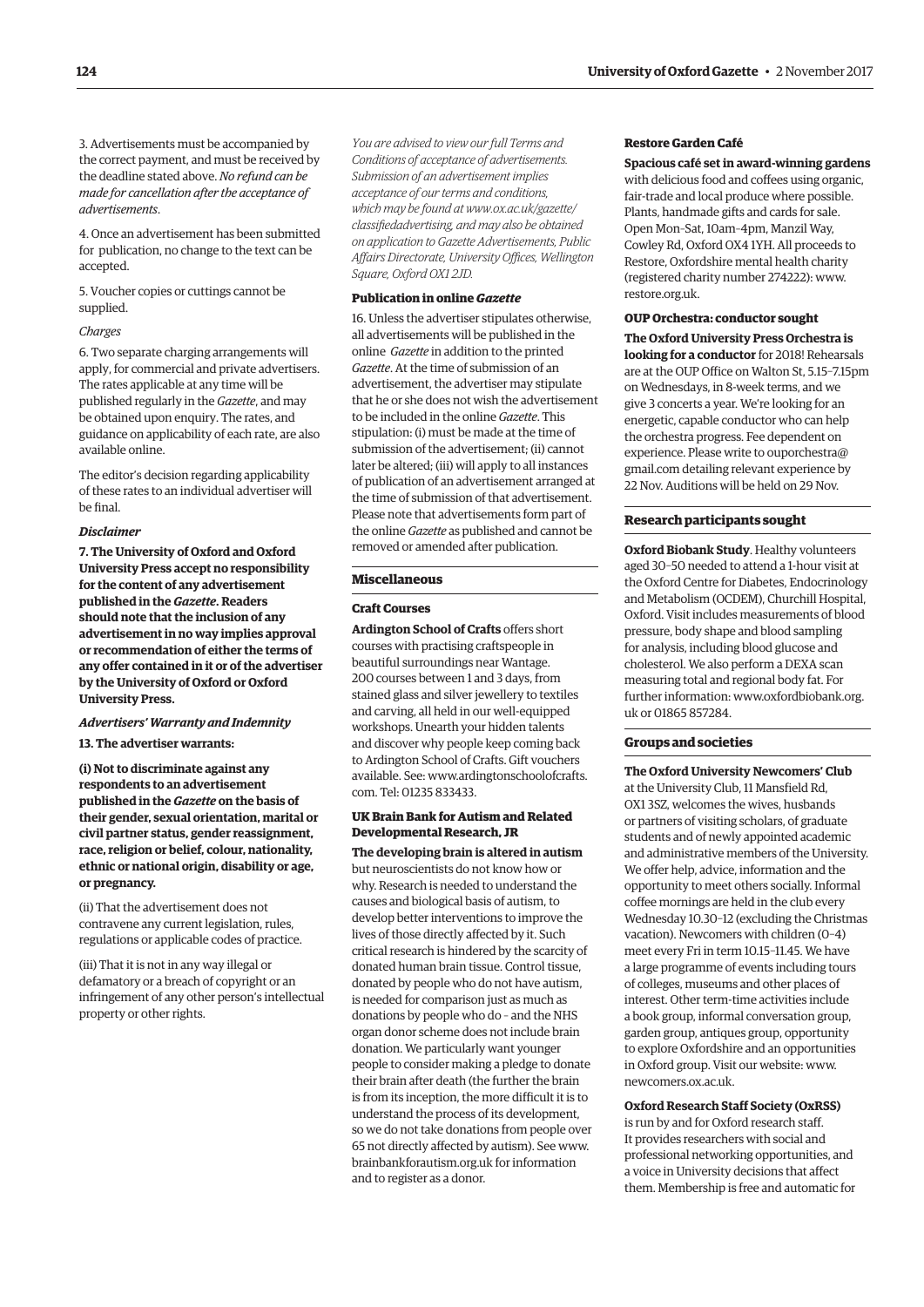all research staff employed by the University of Oxford. For more information and to keep up to date, see: web: [www.oxrss.ox.ac.uk;](http://www.oxrss.ox.ac.uk)  Facebook: [http://fb.me/oxrss; Tw](http://fb.me/oxrss)itter: @ResStaffOxford; [mailing list: researchstaff](mailto:researchstaff-subscribe@mailllist.ox.ac.uk)subscribe@maillist.ox.ac.uk.

# **Restoration and conservation of antique furniture**

**John Hulme** undertakes all aspects of restoration. 30 years' experience. Collection and delivery. For free advice, telephone or write to the Workshop, 11A High St, Chipping Norton, Oxon, OX7 5AD. Tel: 01608 641692.

# **Services ofered**

**Big or small, we ship it all**. Plus free pick up anywhere in Oxford. Also full printing services available (both online and serviced), 24-hour photocopying, private mailing addresses, fax bureau, mailing services and much more. Contact or visit Mail Boxes Etc, 266 Banbury Rd, Oxford. Tel: 01865 514655. Fax: 01865 514656. Email: [staff@mbesummertown.co.uk.](mailto:staff@mbesummertown.co.uk)  Also at 94 London Rd, Oxford. Tel: 01865 [741729. Fax: 01865 742431. Email: staff@](mailto:staff@mbeheadington.co.uk)  mbeheadington.co.uk.

**Living in tied accommodation?** As an independent mortgage consultancy, we will review the options available for your circumstances, considering mortgages from lenders who are favourable to those in tied accommodation looking to secure their future property or get on the property ladder, allowing you to rent the property out. For a no-obligation chat about your options, contact [our Mortgage Consultant, Ed Batty via info@](mailto:info@shawgibbs.com)  shawgibbs.com or call +44(0)1865 292200.

# **Situations vacant**

**Part-time Production Editor**, *Journal of International Child Neurology Association*. We are looking for a Production Editor; you will be responsible for copy editing papers and the production of an electronic journal to schedule and budget. Responsibilities: coordinating and monitoring production processes, in particular ensuring journal specifications are correctly recorded, typesetting, copy-editing, proofreading, correction, and publication of manuscripts from acceptance to appearance in an online issue; ensuring articles are completed to schedule; and liaising with authors. The successful candidate will have strong written language skills, attention to detail, computing and office skills. Desirable: proven publishing experience and familiarity with XML including formats like PMC XML, Crossref XML and online publication processes. Salary: this would be on an hourly rate, with an initial intensive period, thereafter much less depending upon submissions to the journal. Please contact Professor Newton: [charles.newton@psych.ox.ac.uk or](mailto:charles.newton@psych.ox.ac.uk) 07787 186385.

# **Houses to let**

**Central Oxford: University-owned townhouse for University staff or visiting academics** with University association. Easy walking distance from libraries, museums, colleges. 2 bedrooms. Fully furnished. £1,650 pcm including service bills for gas, electricity, council tax. Available immediately [for up to 12 months. No pets. Contact hannah.](mailto:hannah.litvack@orinst.ox.ac.uk)  litvack@orinst.ox.ac.uk.

# **Flats to let**

**Fully furnished 2-bedroom flat** to let in central north Oxford, set back from Woodstock Rd and close to University and city centre, with garage and off-street parking. New bathroom. Available mid-Nov. Ideal for postdocs/professional sharers (non-smokers only, no pets). £1,050 pcm plus bills (total around £200–£250 pcm). If you are interested, please text Janet on 07905 169179.

# **Accommodation ofered**

# **Graduate Accommodation Office**

The Graduate Accommodation Office provides affordable accommodation to full-time graduate students of the [University. Please see www.admin.ox.ac.](www.admin.ox.ac.uk/graduateaccommodation)  uk/graduateaccommodation. Academic visitors, staff and part-time students may wish to register for Student Pad, a website where private landlords advertise for tenants associated with the University: [www.oxfordstudentpad.co.uk.](http://www.oxfordstudentpad.co.uk) 

**scottfraser** – market leaders for quality Oxfordshire property. Selling, letting, buying, renting, investing – we are here to help. Visit [www.scottfraser.co.uk fo](http://www.scottfraser.co.uk)r more information or call: Headington sales: 01865 759500; Summertown sales: 01865 553900; East Oxford sales: 01865 244666; Witney sales: 01993 705507; Headington lettings: 01865 761111; Summertown lettings: 01865 554577; East Oxford and student lettings: 01865 244666; Witney lettings: 01993 777909.

## **Self-catering apartments**

**Visiting Oxford?** Studio, 1-, 2- and 3-bed properties conveniently located for various colleges and University departments. Available from 1 week to several months. Apartments are serviced, with linen provided and all bills included. Details, location maps and photos can be found on our website at [www.](http://www.shortletspace.co.uk)  [shortletspace.co.uk. Co](http://www.shortletspace.co.uk)ntact us by email on [stay@shortletspace.co.uk or](mailto:stay@shortletspace.co.uk) call us on 01993 811711.

# **Looking for 5-star serviced accommodation**

right in the heart of the city? Swailes Suites offer city-centre, award-winning maisonettes and apartments providing that 'home from home' feel that will help you get the most out of your stay. The Swailes Suites 'easy in, easy out' flexible booking arrangements, from 3 days to 6 months, together with good transport links makes arrival and departure hassle-free. Check out our website at [www.](http://www.swailessuites.co.uk)  [swailessuites.co.uk, co](http://www.swailessuites.co.uk)ntact Debbie on 01865 318547 or email [debbie@nops.co.uk. Of](mailto:debbie@nops.co.uk)fice established more than 25 years in 47 Walton Street, Jericho, OX2 6AD.

**The Tidmarsh:** the only Visit England 5 starrated self-catering apartment in Oxford city centre. 1-bedroom, semi-serviced apartment in the Oxford Castle Quarter: all bills included, highest-quality furnishings. A quiet, central location suitable for professional or academic short-term lets. A unique self-catering experience: the intimacy of an apartment; the luxury and services of a 5-star hotel. Web: [www.pmcdomus.co.uk; em](http://www.pmcdomus.co.uk)ail: pat@ [pmcdomus.co.uk; tel: 0](mailto:pat@pmcdomus.co.uk)1869 277557.

# **Holiday lets**

**Cornwall**, **cottage and restored chapel** in quiet hamlet on South-west Coastal Footpath within 100m of the sea and minutes from Caerhays and Heligan. Each property sleeps 6. Comfortably furnished, c/h, wood burner and broadband. Ideal for reading, writing, painting, walking, bathing, bird watching. Beautiful beach perfect for bucket and spade family holidays. Short winter breaks available from £250. Tel: 01865 558503 or 07917 864113. Email: [gabriel.amherst@btconnect.com. Se](mailto:gabriel.amherst@btconnect.com)e: [www.cornwallcornwall.com.](http://www.cornwallcornwall.com) 

**Choose from over 11,000 holiday villas**  and apartments in Spain with Clickstay. We make it easy for you to make the perfect choice with our verified renter reviews and a dedicated customer services team. You can choose from modern apartments in Mallorca to whitewashed traditional fincas in Tenerife from just £73 pw! Many of our rental properties have private pools, sea views and large gardens with BBQ facilities. See: [www.](http://www.clickstay.com/spain)  [clickstay.com/spain.](http://www.clickstay.com/spain) 

**Self-catering cottage**: idyllic Highland Perthshire Burnside Cottage, by Aberfeldy (sleeps 6). Set in 5 acres, edged by Camserney burn. Highland Perthshire has something for everyone: white water rafting, historic locations (Menzies Castle, Loch Tay and river, Scottish Crannog centre, Dewars Whisky distillery). Walkers have a choice of Munros, stunning waterfalls, gorges on Moness Burn, mountain biking routes of Camserney and [Dull. See www.bursarservices.com/highland](www.bursarservices.com/highland-retreat)retreat for photos, pricing, availability and contact information.